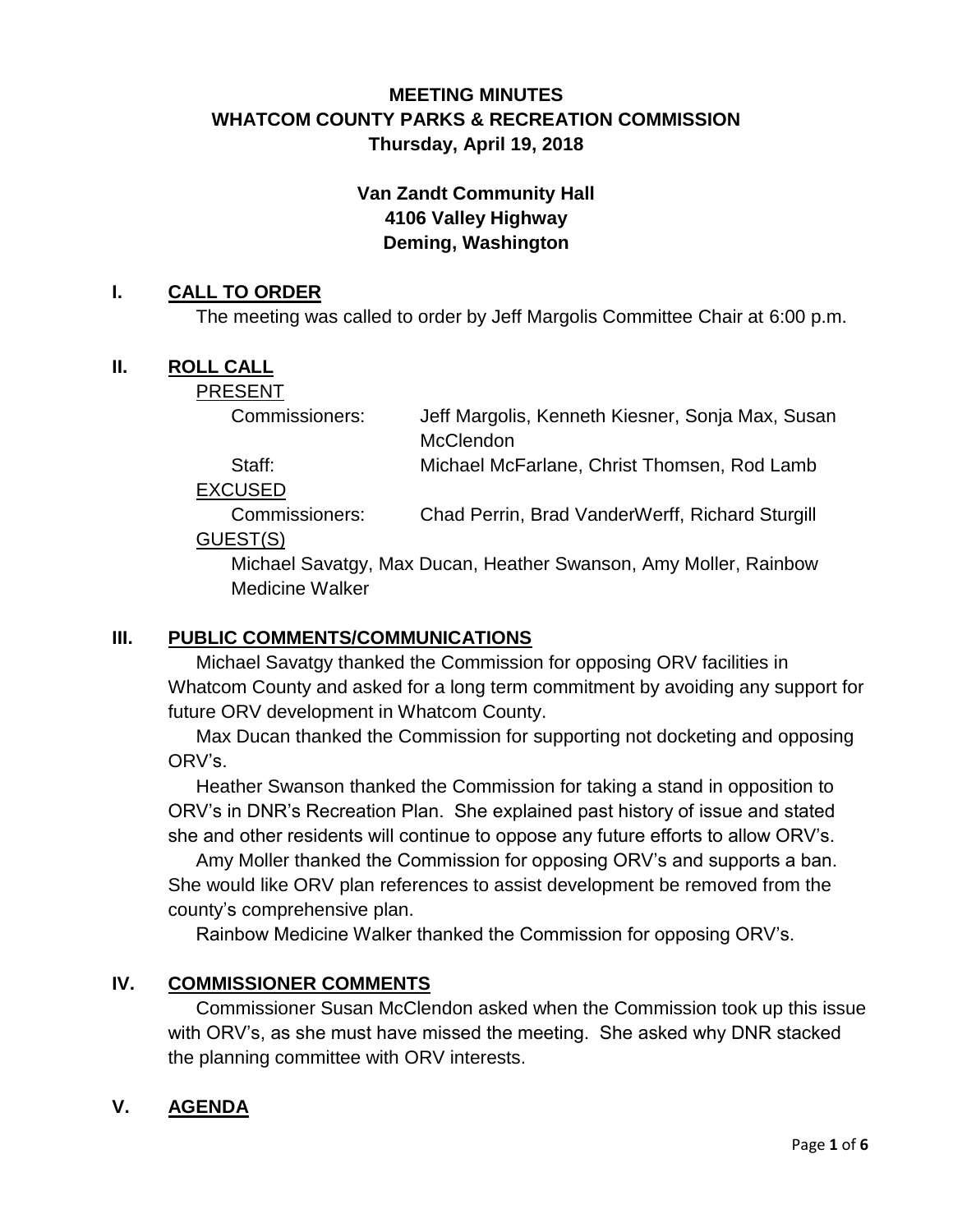## **A. April 19, 2018**

**MOTION:** Kenneth Kiesner moved to approve the April 19, 2018 agenda as presented. Sonja Max seconded. The motion carried with a unanimous vote.

#### **VI. MINUTES**

#### **A. March 15, 2018**

**MOTION:** Sonja Max moved to approve the March 15, 2018 Minutes as written. Susan McClendon seconded. The motion carried with a unanimous vote.

#### **VII. STAFF REPORTS**

#### **A. Planning & Development Report (Rodney Lamb)**

- **i.** Silver Lake Road Improvements Eight bids were received for this project, ranging from \$515,000 - \$680,000, with a median bid of \$625,000. The project was awarded to the lowest bidder, Oceanside Construction, for \$514,448.95. Oceanside is a local contractor located on the Mount Baker Highway. There was a pre-construction meeting on April 11<sup>th</sup> and the contractor started work on April  $12<sup>th</sup>$ . The contractor has forty work days (Monday through Friday, not counting the Friday before the opening day of fishing season) to complete the project, which puts them finishing about June  $8^{th}$ . There was a contract amendment on day one of construction and thirty-two additional trees were added to the tree removal work. Originally, it was thought that these trees could be saved, but upon closer inspection, it was determined that the trees needed to removed so that they wouldn't cause damage to the road in the future. Planning and Development Services gave final approval on Friday, April 13<sup>th</sup>. The contract amendment adds four work days to the project.
- **ii. Lighthouse Boardwalk Renovation –** HB Hansen completed this project today. The entire deck was reframed and trex composite decking was installed. The crew will renovate the existing play structure and move it closer to the boardwalk. They will also be installing new barbecues and may install concrete paving under the two picnic shelters to provide a more durable surface for the picnic tables. New barbecues will also be installed and the bike racks may be replaced.
- **iii. Maple Creek Bridge Replacement –** Fish and Wildlife initiated the HPA (hydraulic project approval) on Monday. Planning and Development Services signed off on the Shoreline and Substantial Development Permit and submitted the paperwork to the Department of Ecology on April 11<sup>th</sup>. There is a twenty-one day comment period where people can protest the approval of the project. If there isn't any protest, work will start May  $2^{nd}$ .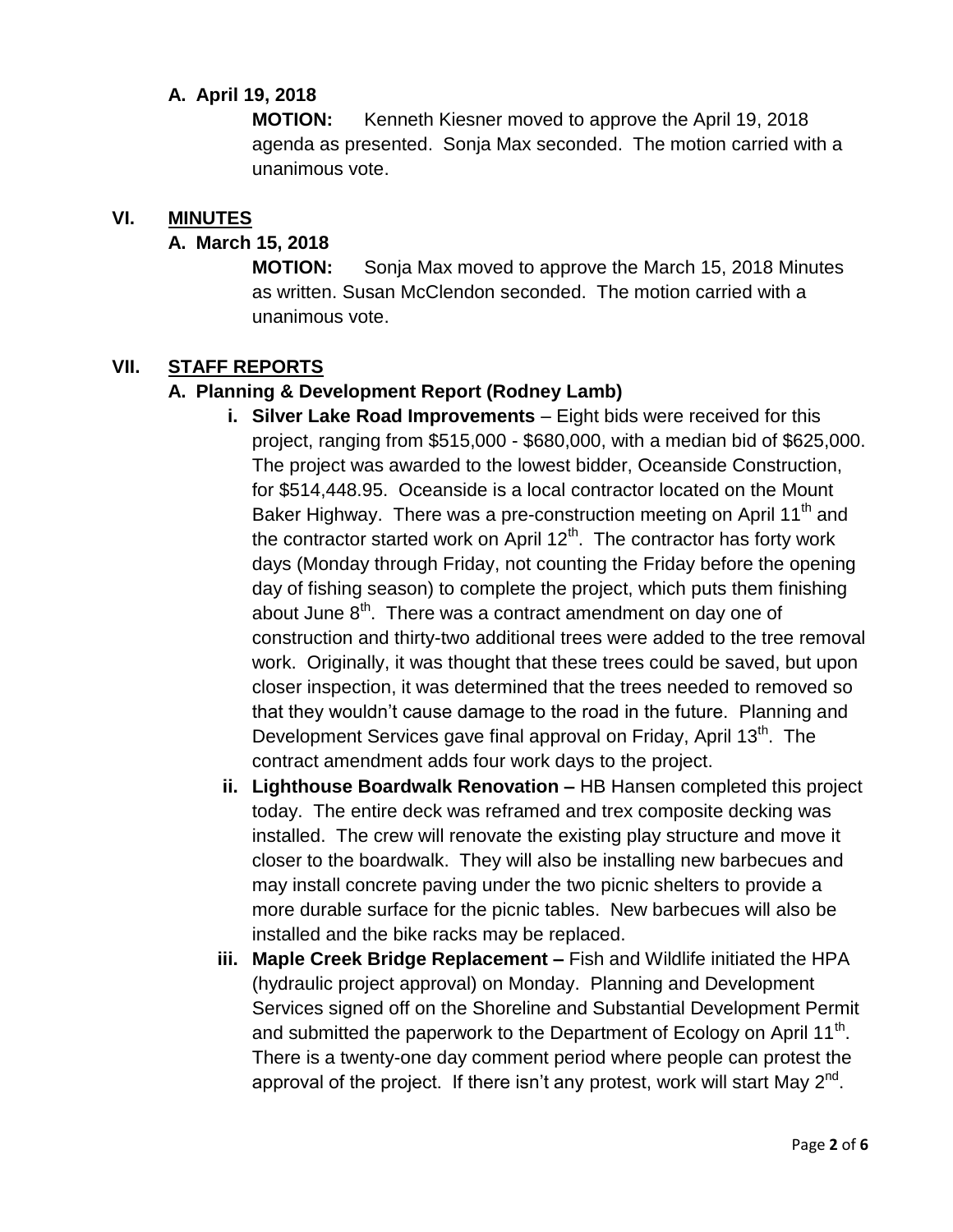The concrete bridge abutments will be contracted with a private contractor and the bridge should be set the first week of June.

- **iv. Lummi Island Overlook and Stair Replacement –** The contractor has completed this project. The aluminum stairway was installed in March and the change order was completed to install new joist hangers. The deck on the overlook was replaced with Ipe, a tropical hardwood, and looks fantastic. The aluminum sign with reflective graphics arrived from Correctional Industries today and will be installed by the Whatcom County Parks and Recreation crew. The WCPR crew has already built a frame for the sign with cedar poles that are fashioned to look like a ferry landing dolphin since it's the old ferry site. After that is installed, the only thing left will be some landscaping improvements.
- **v. Hovander Maintenance Shop**  This project got delayed because of language in the contract, but the contract is now at the Executive's Office for signature. Work will start as soon as it is signed.
- **vi.** Semiahmoo Restroom/Concession Building The engineer is finalizing calculations and drawings for this project. Once that is finished, the building permit will be submitted to the City of Blaine. The WCPR crew will complete this project in the fall.

## **B. Operations Report – Christ Thomsen**

- **i. Hovander Park Herbicide Use Question/Update –** Rod Lamb confirmed that herbicides have not been used in Hovander Park.
- **ii. Preparing for the Season –** Seasonal cleanup is going on throughout the parks. This includes picking up winter debris and painting restrooms. The Lighthouse Marine Park dock is being prepared for installation in May. The boats will be in the water at Silver Lake and Lake Samish before Memorial Day weekend.
- **iii. Project Updates –** The entrance fence at Hovander Park is being replaced and the Samish deck replacement started yesterday. The Regional Park Supervisor and the Ranger up at Silver Lake are providing Silver Lake Road Construction support. The basic site plan has been completed for the Hovander Shop project and it is being transitioned over to operations. WCPR crew will be providing construction support for the Maple Creek Bridge installation. As soon as the deck is completed at Samish, the fence at South Fork Park will installed; once South Fork is completed, the fence at Hovander Park will be installed. The Fragrance Garden and Lummi Overlook projects needs to be closed out and landscaping needs to be done at the Bellingham Senior Activity Center. The Semiahmoo remodel will begin this fall and a lead management program needs to be implemented at the Plantation Rifle Range.
- **C. Director's Report – Michael McFarlane**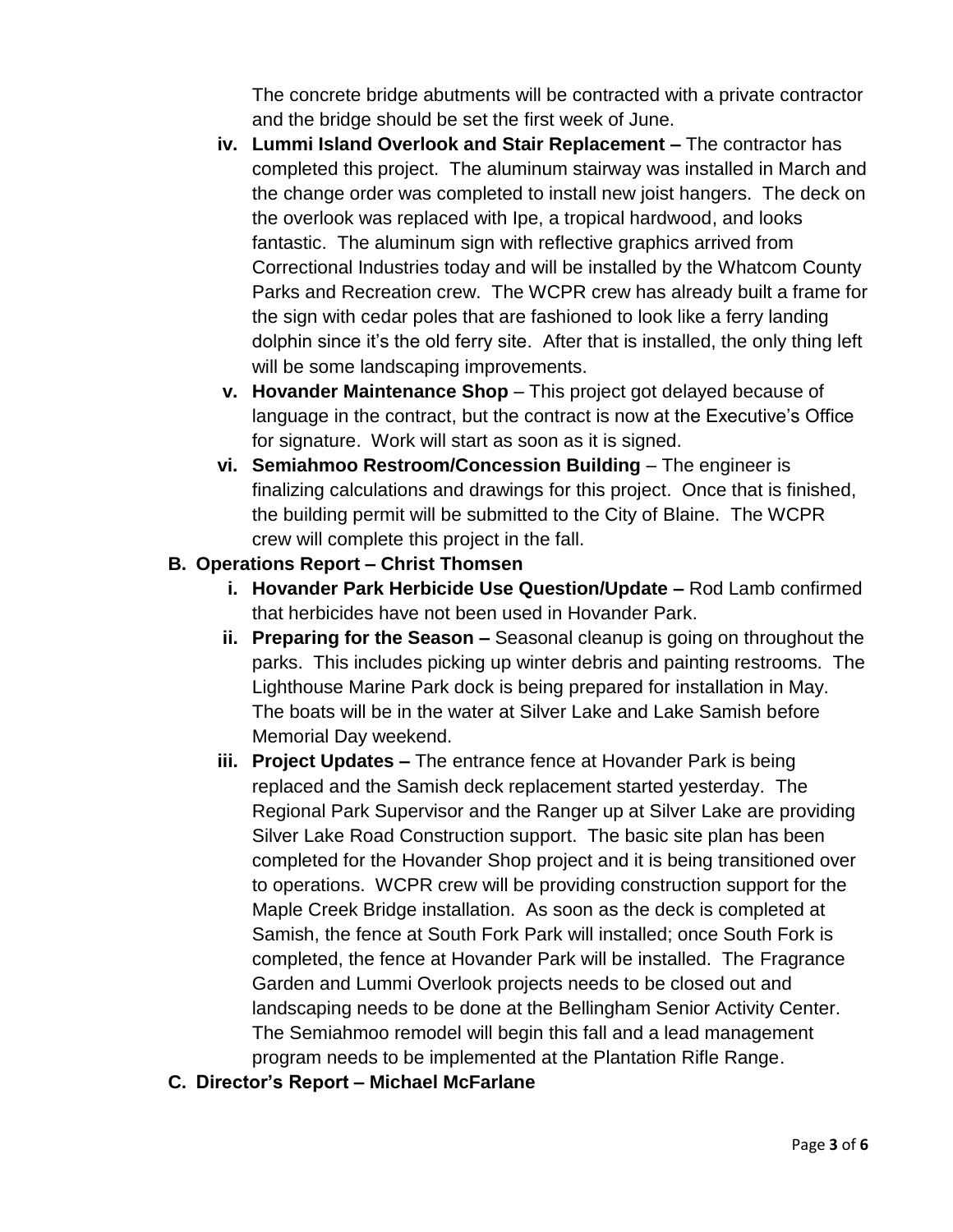- **i. Senior Services –** Discussions continue with the Whatcom County Council on Aging regarding the cost, management, and programming of the smaller senior centers. The Bellingham Senior Activity Center is dealing with a number of homeless issues, including disruptive individuals, weapons, and vehicles needing to be removed from the parking lot. The City of Bellingham has put a dumpster and a Sanican in the park just to the south of the center. There is also concern about the possibility of opening a low barrier center within a couple blocks of the senior center. A number of seniors have indicated they no longer feel safe in the parking lot or outside the building and may stop using the center if these issues aren't alleviated. Bellingham Police have been good about responding to the incidents and the security group hired for afterhours patrolling has done a good job of moving the homeless out of the stairwell and the front of the building. The WCOA Board of Directors will be meeting to discuss these issues.
- **ii. State of the County –** The County Executive is giving a state of the county on Tuesday, April  $24<sup>th</sup>$ . He will be focusing on the county's various customer service programs and what is forthcoming in the budget.
- **iii. Capital Projects –** Capital projects are projected out over six years and include larger maintenance and development projects. WCPR staff will meet with the County Executive on May 1<sup>st</sup> to discuss 2019-2020 projects. The Executive and the County Council have the option to fund these projects in the operating budget or move them to a different year. Other funding sources for these projects are REET I and REET II; some projects are grant eligible.
- **iv. The Budget Process –** There are two parts to the budget, Capital Projects and the Operating Budget. Capital Projects are influenced by the Whatcom County Comprehensive Plan (updated every 8 years), the Comprehensive Parks, Recreation & Open Space Plan (updated every 6 years), the 6-Year Capital Improvement Plan (updated every 2 years as part of the budget), and the Whatcom County Economic Development Strategy (updated every 2 years). The WCPR staff prepares the capital project requests, the Parks & Recreation Commission reviews them, and then the requests are turned in to the Executive. The WCPR staff goes through the requests with the County Executive and budget team to decide which projects to move forward with. The Operating Budget follows a little different schedule. The County Council has a retreat in May to discuss priorities and programs. Budget instructions are released at the end of June and each county department is tasked with preparing their budget. Departmental budgets are due August  $1<sup>st</sup>$  and then each department's staff meets with the Executive's Budget Team to go through their individual budget. The County Executive releases his recommended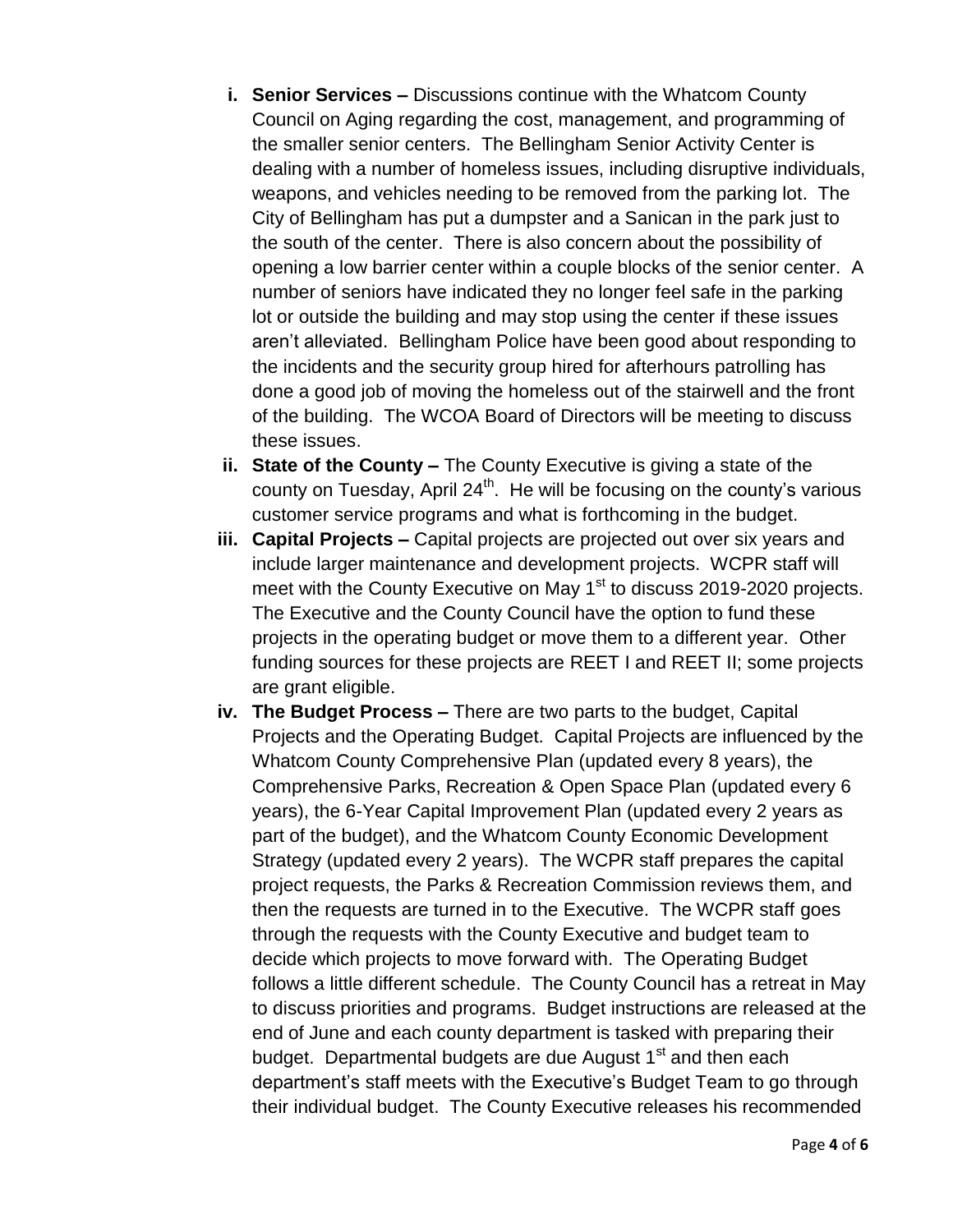budget to the Council on October  $18<sup>th</sup>$  and then the Council meets with all of the different county departments, programs, and agencies. The budget is approved on November 20<sup>th</sup>.

**v. Samish Bridge Replacement –** Conversation has started with Public Works regarding the replacement of the bridge at Samish. The replacement will probably occur in 2021 and it is unknown how long the Samish Park will need to be closed to facilitate that bridge replacement.

#### **VIII. UNFINISHED BUSINESS** NONE

# **IX. NEW BUSINESS**

- **A. Review 2018 Grant Proposals –** Grant Proposals are matching funds that take a lot of time and effort to prepare and are very competitive.
	- **i. Birch Bay Beach Park Acquisition & Development –** \$1,000,000 in funding was awarded to the County to reimburse on the acquisition of Birch Bay Beach Park. There is another \$500,000 for acquisition and \$500,000 for development that can be applied for. This project has been pushed to 2021 for development on the capital list (engineering, design, and permitting) and then to 2023 for construction.
	- **ii. Lake Whatcom Trails –** More funding is being requested on this project. To date, getting state funds for these trails has been unsuccessful. WCPR has been told that there will be some funds available, but what that means is unclear. This is a capital plan, so the numbers will be reduced if state funds are not received.
	- **iii. Lake Whatcom Trailhead Development –** This project is on the capital improvement list. The plan is to upgrade the restrooms and make the parking area bigger. The design, engineering, and fieldwork will be done in 2019-2020.
	- **iv. South Fork Park Trail Development –** The biggest challenge for this project is funding for the bridge to cross Hutchinson Creek. Once the bridge is in, a foot path will be installed, the trail will be widened, and a connection will be created into the Nessett Homestead.
	- **v. Maple Falls Trailhead and Trail Development –** This property was purchased several years ago as a community park. The plan is to install restrooms and a parking area so that the park can serve as a trailhead in Maple Falls.
- **B. Review Budget Supplementals –** There are three budget supplementals going to the council.
	- **i. Stimpson Family Nature Reserve Bridges –** This is a donation of \$2,000 from the Rotary Club to do the Reserve Bridges in the Stimpson Reserve.